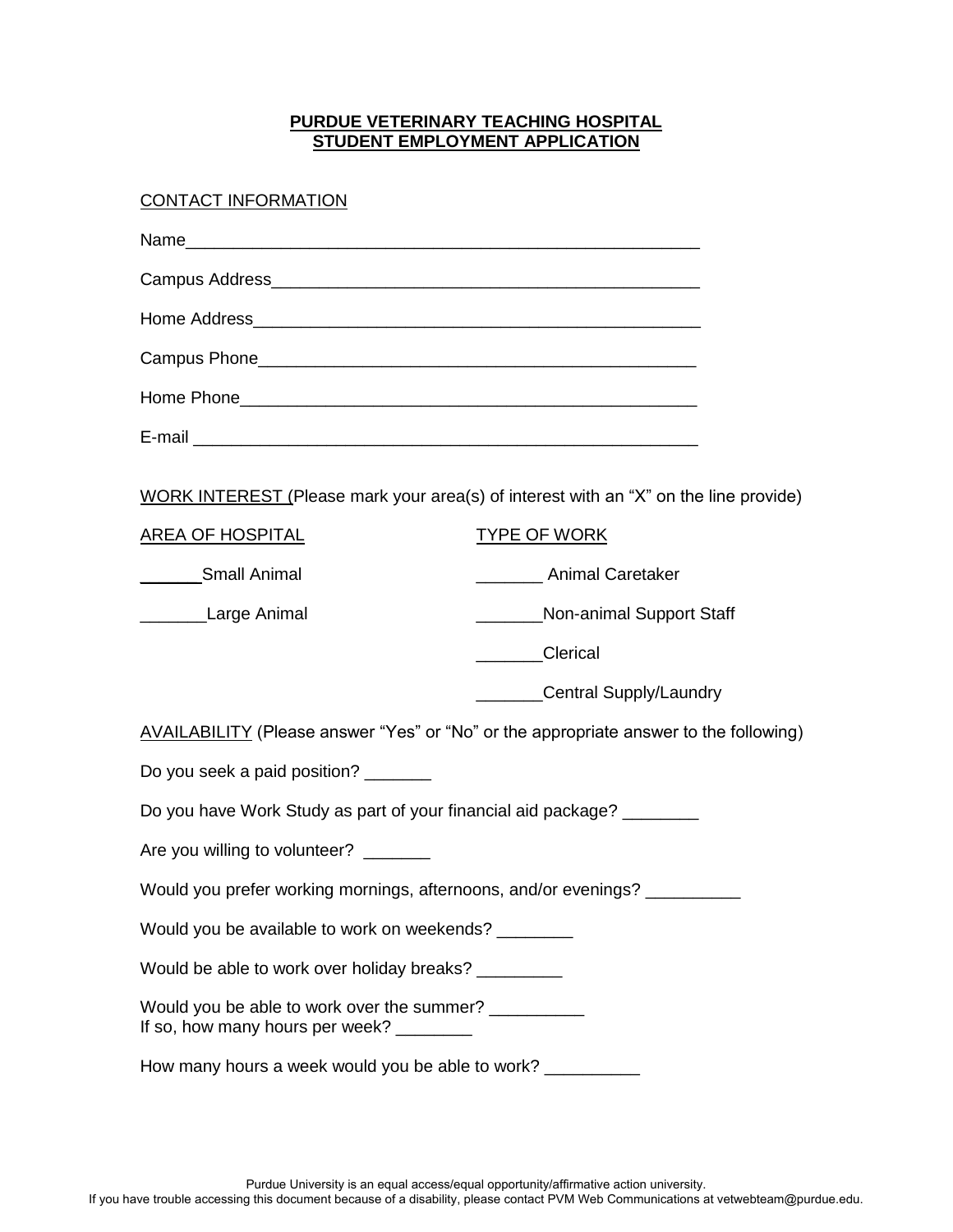# WORK EXPERIENCE

| REFERENCES (At least one should be a work/past supervisor reference) |  |
|----------------------------------------------------------------------|--|
|                                                                      |  |
|                                                                      |  |
|                                                                      |  |
|                                                                      |  |
|                                                                      |  |
|                                                                      |  |
|                                                                      |  |
|                                                                      |  |
|                                                                      |  |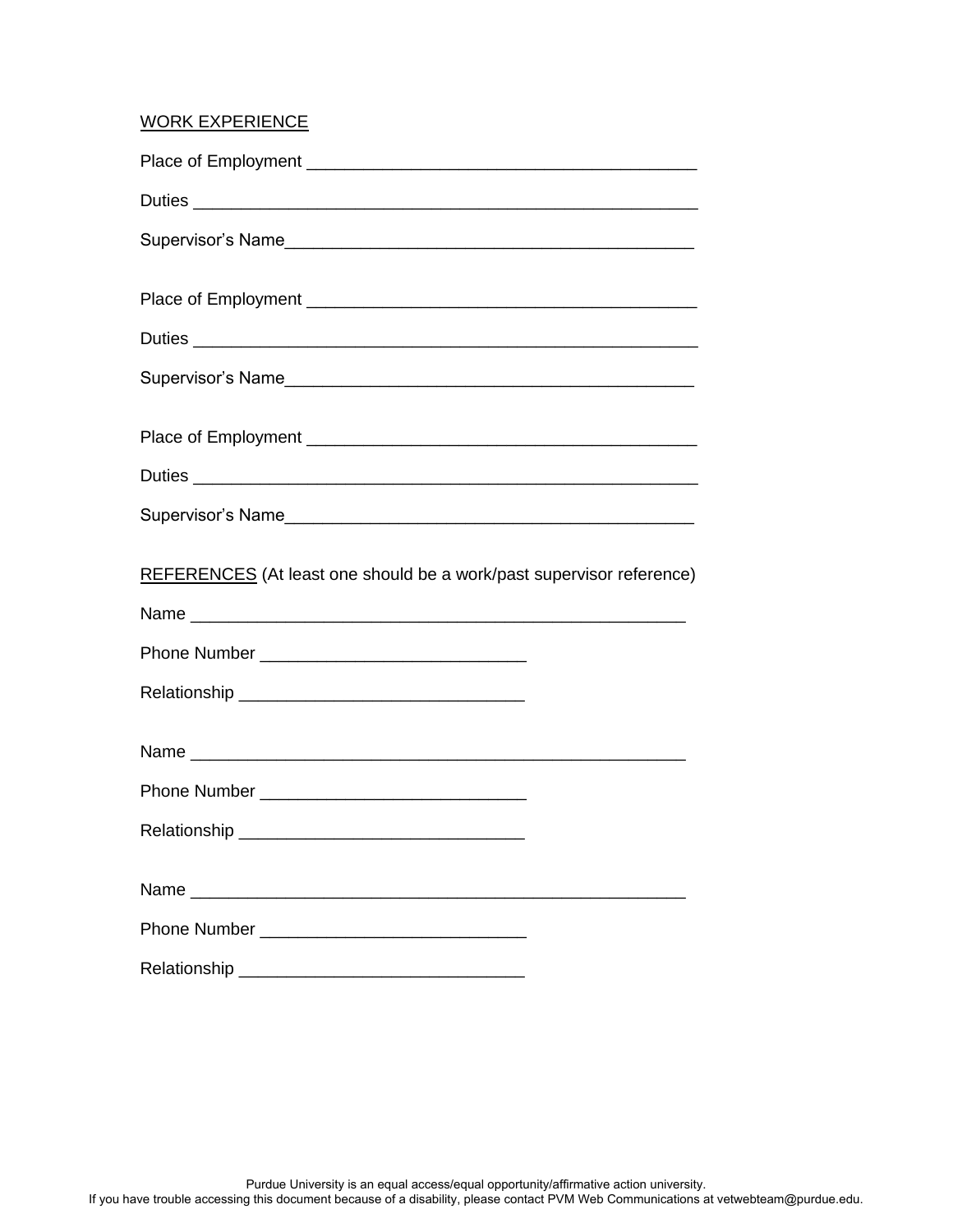## TYPE OF STUDENT AND YEAR

Animal Science

DVM \_\_\_\_\_\_\_\_\_\_\_\_\_

Vet Tech \_\_\_\_\_\_\_\_\_\_\_\_\_

Other

CLASS SCHEDULE (Please list your class schedule below)

| Monday | Tuesday | Wednesday | Thursday | Friday |
|--------|---------|-----------|----------|--------|
|        |         |           |          |        |
|        |         |           |          |        |
|        |         |           |          |        |
|        |         |           |          |        |
|        |         |           |          |        |
|        |         |           |          |        |
|        |         |           |          |        |
|        |         |           |          |        |
|        |         |           |          |        |
|        |         |           |          |        |

#### **PLEASE TURN THIS COMPLETED APPLICATION INTO THE VETERINARY TEACHING HOSPITAL ADMINSTRATION OFFICE, LYNN HALL, ROOM 1344A.**